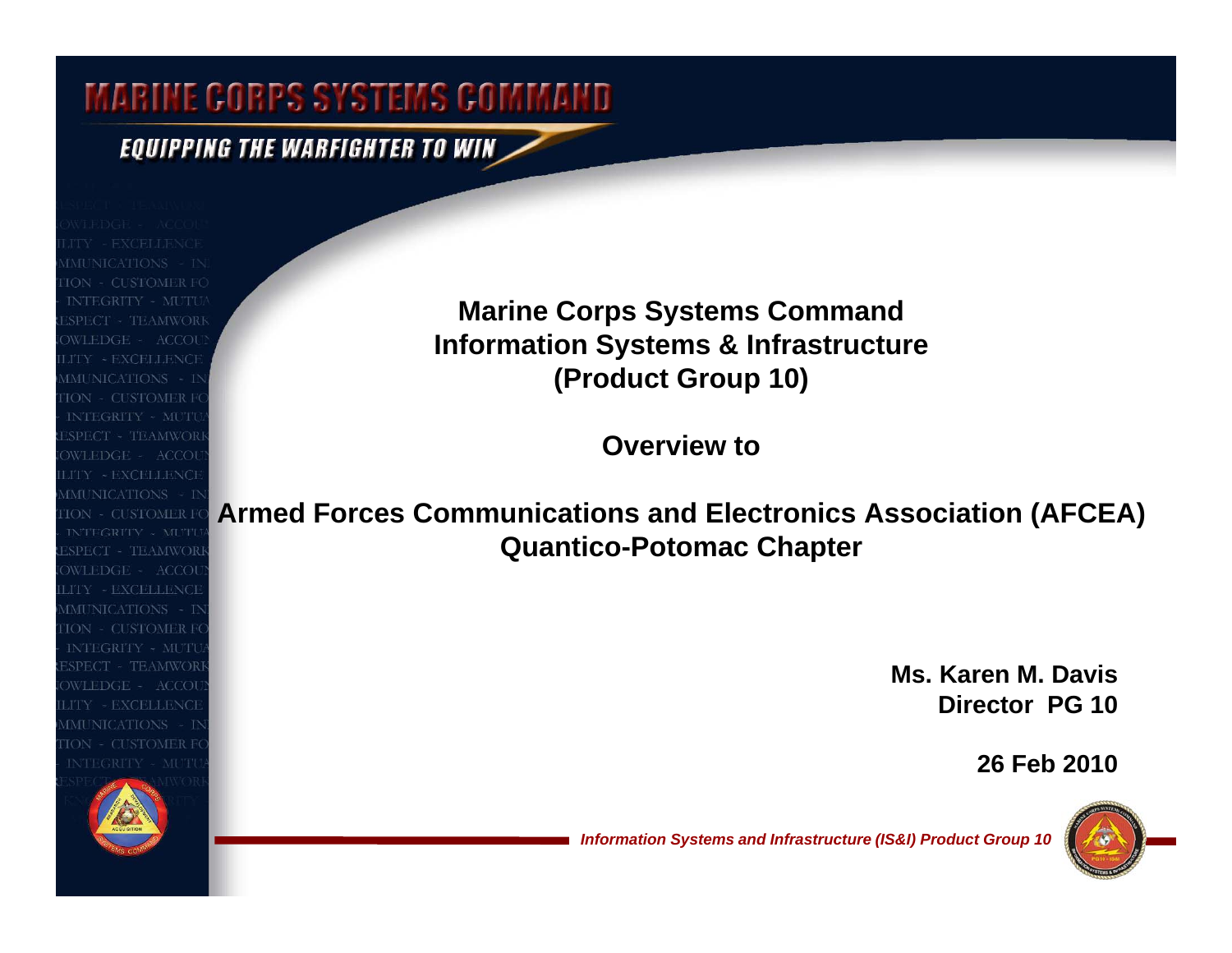

- PG 10 Mission, Vision and Guiding Principles
- PG 10 Organization & Programs/Projects
- Contract Summary
	- 2009
	- 2010 (to date)
- Upcoming Events with Industry

2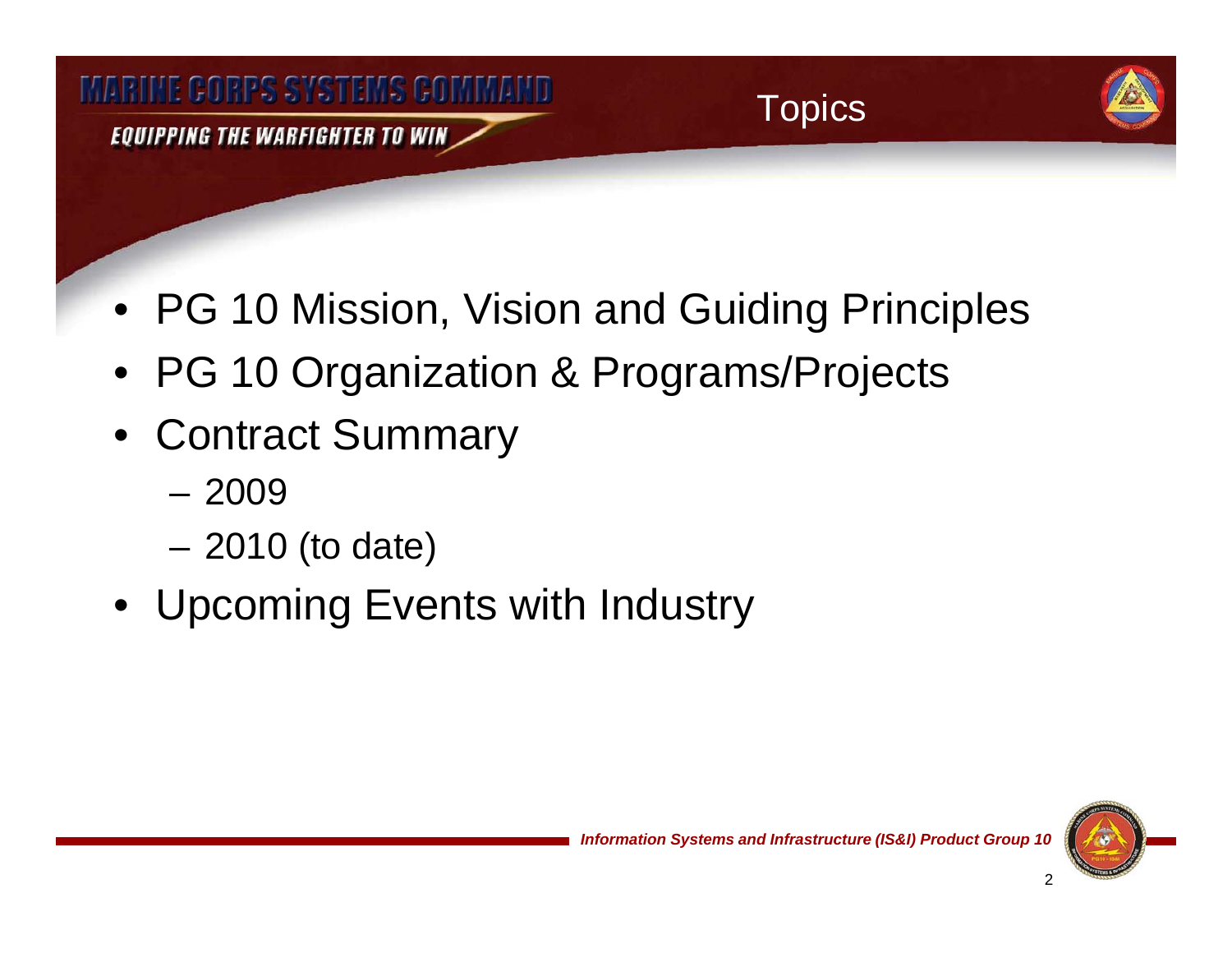**MARINE GORPS SYSTEMS GOMMAND** EQUIPPING THE WARFIGHTER TO WIN

<u>Mission</u> - Serve as the USMC's agent for design, acquisition and sustainment of the Information Systems and Infrastructure used to accomplish the Marine Corps Warfighting Mission.

<u>Vision</u> - To be the recognized leader in delivering forward-focused information technology solutions and capabilities.



*Information Systems and Infrastructure (IS&I) Product Group 10* 

PG 10 Mission & Vision

**Updated: 4 Feb 2010**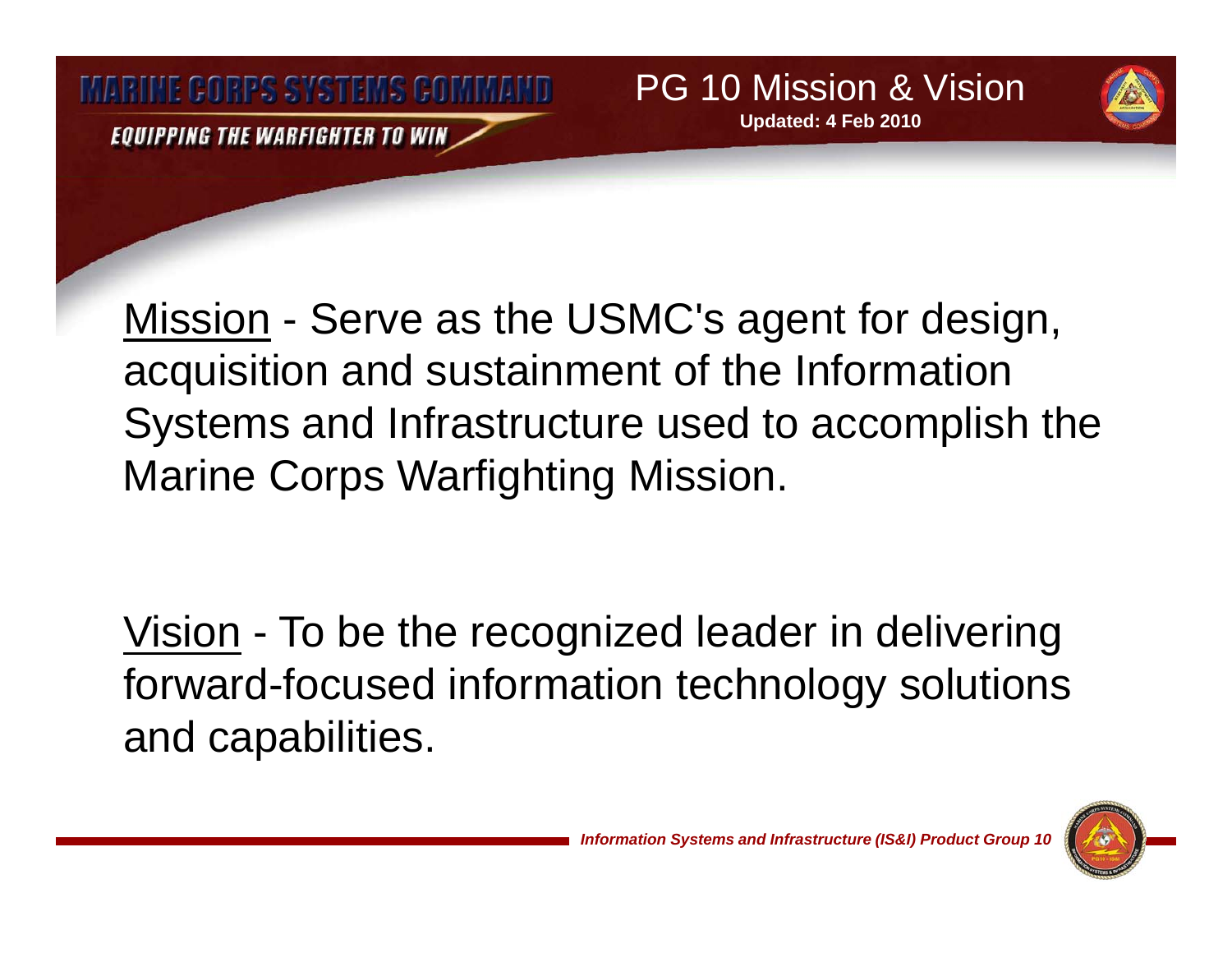# PG 10 Guiding Principles

EQUIPPING THE WARFIGHTER TO WIN

- 1. The Information Systems and Infrastructure (IS&I) Directorate is a team of four program offices reporting through the Director to the Commander General and Executive Director of the Marine Corps Systems Command (MCSC) -- we work as a Product Group (PG) not individual Programs (MCSC Goal III)
- 2. Our field of expertise is acquisition, development and sustainment of Information Systems and Infrastructure for the USMC -- this requires effective relationships with our stakeholders (MCSC Goals I & IV)
- 3. PG 10 Leaders work together to continue to build a high-performing, skilled and diverse workforce this requires that we understand the work to be done and provide quality quidance to those performing the work (MCSC GOAL II)
- 4. The PG 10 Strategic Business Team members are senior advisors, advocates, and honest brokers they are included in PG 10 efforts and in return they are responsive (MCSC Goal III)
- 5. PG 10 is a large organization, including an integrated contracts teams -- we have been entrusted with the leadership of a significant number of people and a significant level of business transactions on behalf of the taxpayer and Warfighter -- we take this trust seriously (MCSC Goals II, III, & IV)
- 6. There is a high demand for the effective deployment of Information Technology (IT) -- as leaders for USMC IT acquisition, we will capitalize on the efforts of Science and Technology and Research and Development communities (MCSC Goals I & IV)

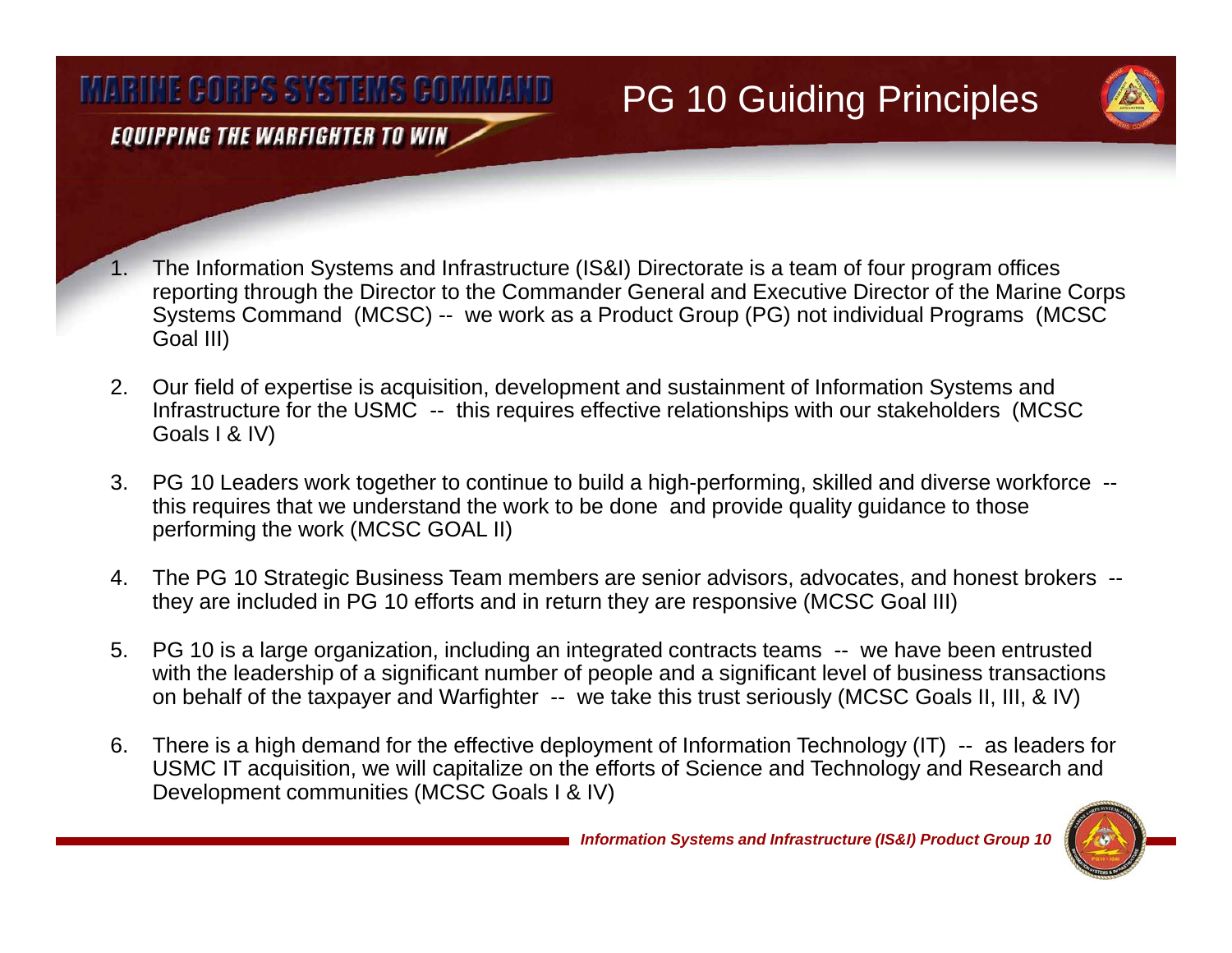

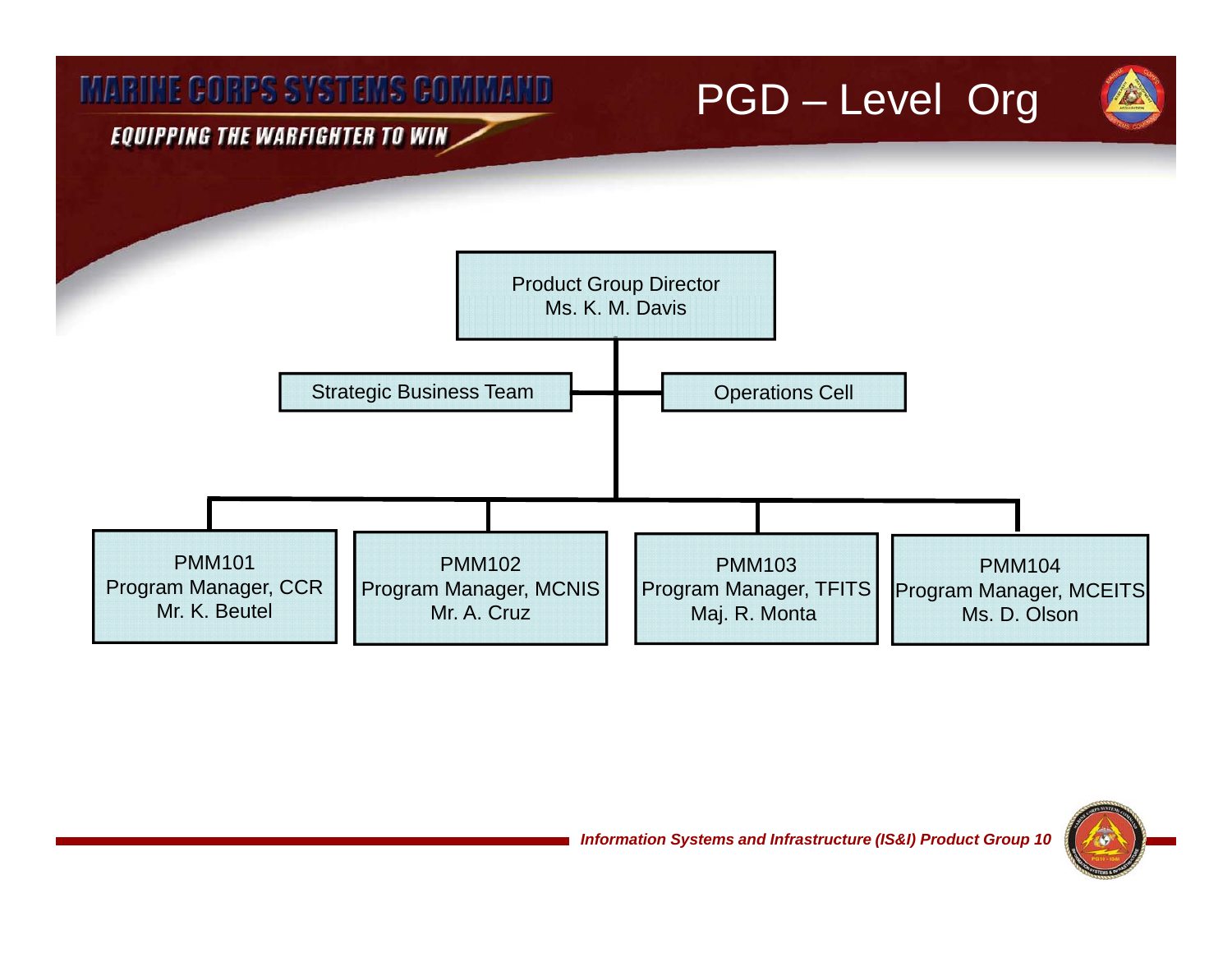### EQUIPPING THE WARFIGHTER TO WIN $\,$

### **Common Computing Resources (CCR)**

**IT Infrastructure Network & Network & Standards & Standards & Returns & Returns & Returns & Returns & Returns &** Strategic Sourcing **National Systems Systems Technologies** 

Management •Marine Corps Common H/W Suite

 •MC S/W Enterprise License Management System

•USMC Enterprise Desktop **Standardization** (MCEDS)

•Defense Messaging System (DMS)

•Base Telephone Infrastructure

•Enterprise IT Service

•Enterprise Virtualization

•Other discrete Projects

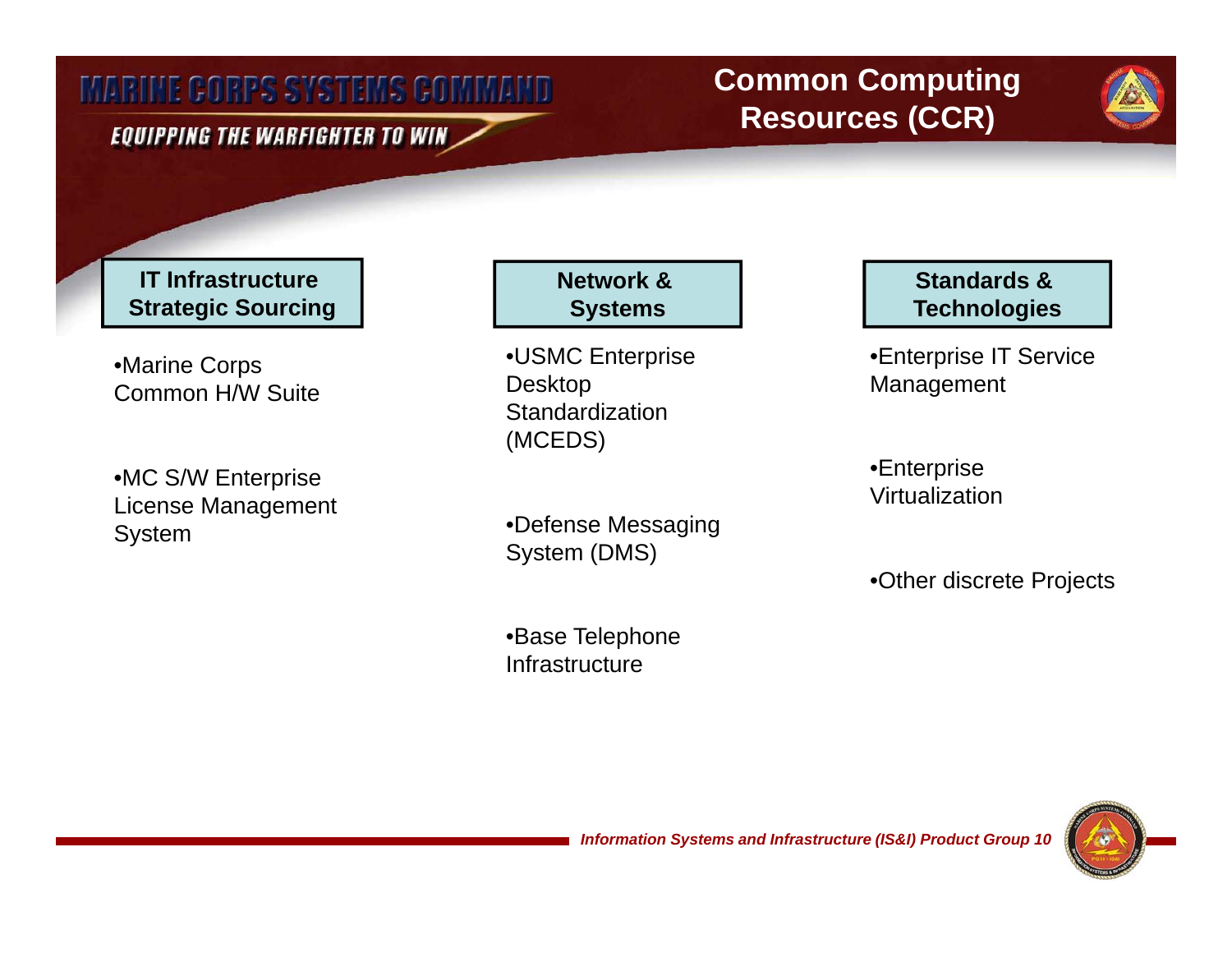#### **EQUIPPING THE WARFIGHTER TO WIN**

### **Marine Corps Network & Infrastructure Services (MCNIS)**

**Next Generation Enterprise Networks (NGEN)**

•NGEN Pre-MS C support

•Prime interface to PM **NGEN** 

•USMC Early Transition Activity

•Facilitate Transition of USMC NIPRNET into GOGO Environment

**Navy/Marine Corps Intranet (NMCI)**

•NMCI Sustainment

•Continuity of Services

•Common Computing Common **Environment** 

**Secure Operational Network Infrastructure Capability (SONIC (SONIC)**

•Secret Internet Protocol Router Network (SIPRNet) equipment refresh

•SONIC Program of Record

•Initial USMC Enterprise Network Service Desk

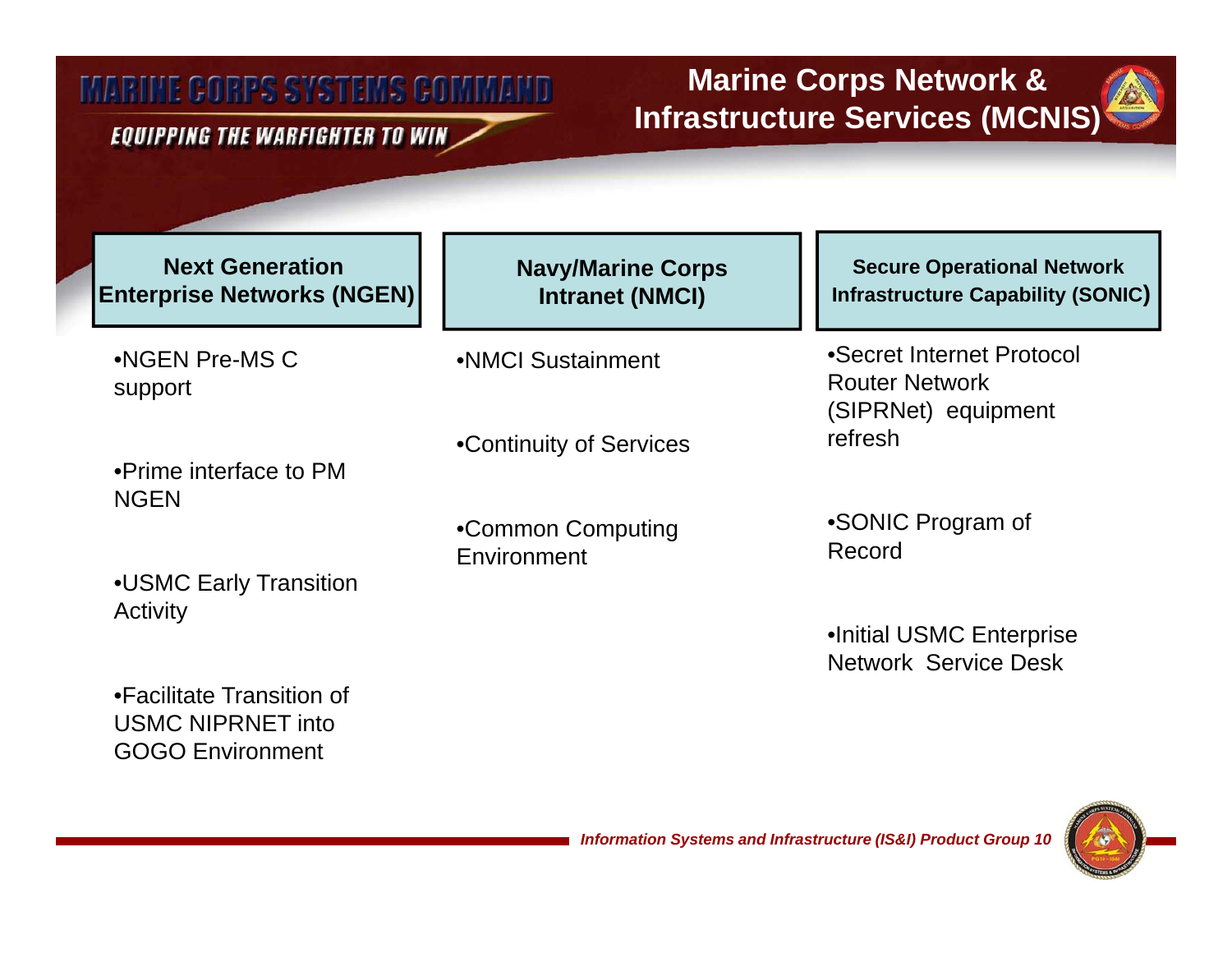#### EQUIPPING THE WARFIGHTER TO WIN

### **Total Force Information Technology Systems (TFITS)**



#### **Manpower Applications | | Automatic Identification | | eBusiness Systems**

AUTOMATED PERFORMANCE EVALUATION SYSTEM (A-PES) DEFENSE INTEGRATED MILITARY HUMAN RESOURCES SYSTEMS (DIMHRS) DEFENSE PERSONNEL RECORDS IMAGING SYSTEM (DPRIS) ( )DEPLOYED THEATER ACCOUNTABILITY SYSTEM (DTAS) DEFENSE TRAVEL SYSTEM (DTS) MARINE FOR LIFE (M4L) MARINE CORPS MANPOWER MODELS MARINE CORPS RECRUITING INFORMATION SUPPORT SYSTEM (MCRISS) MARINE CORPS TOTAL FORCE SYSTEM (MCTFS) MARINE CORPS TRAINING INFORMATION MANAGEMENT SYSTEM (MCTIMS) MARINES .MIL MANPOWER MOBILIZATION ASSIGNMENT SYSTEM (MMAS) OPERATIONAL DATA STORAGE ENTERPRISE (ODSE) TOTAL FORCE ADMINISTRATION SYSTEM (TFAS) TOTAL FORCE ADMINISTRATION SYSTEM CASE MANAGEMENT MODULE (TFAS-CMM) TOTAL FORCE DATA WAREHOUSE (TFDW) TOTAL FORCE MANPOWER MODELS REENGINEERING (TFMMR) THEATER MEDICAL INFORMATION PROGRAM MARITIME (TMIP-M)

#### **Transportation Systems & Automatic Identification Technologies**

AUTOMATIC IDENTIFICATION TECHNOLOGY (AIT)

THE AUTOMATED AIR LOAD PLANNING SYSTEM (AALPS)

AUTOMATED MANIFEST SYSTEM (AMS)

CARGO MOVEMENT OPERATIONS SYSTEM (CMOS)

INTEGRATED COMPUTERIZED DEPLOYMENT SYSTEM (ICODES)

JOINT FORCE REQUIREMENTS GENERATOR II (JFRG II)

WAREHOUSE-TO-WARFIGHTER (W2W)

TOTAL FORCE STRUCTURE MANAGEMENT SYSTEM (TFSMS)

ACTIVITY BASED INFORMATION SYSTEM (ABIS)

ELECTRONIC DOCUMENT ACCESS – NEXT (EDA-NG)

PURCHASE REQUEST (PR) BUILDER

STANDARD PROCUREMENT SYSTEM (SPS)

WIDE AREA WORKFLOW (WAWF)

MARINE CORPS LOGISTICS ENTERPRISE DATA MARINE MARINE CORPS LOGISTICS ENTERPRISE DATA REPOSITORY (MCLEDR)

> THE ONLINE PROJECT INFORMATION CENTER (TOPIC)

SUPPLEMENTAL TRACKING AND RESET REPORTING SYSTEM (STARRS)

COMBAT DEVELOPMENT TRACKING SYSTEM (CDTS)



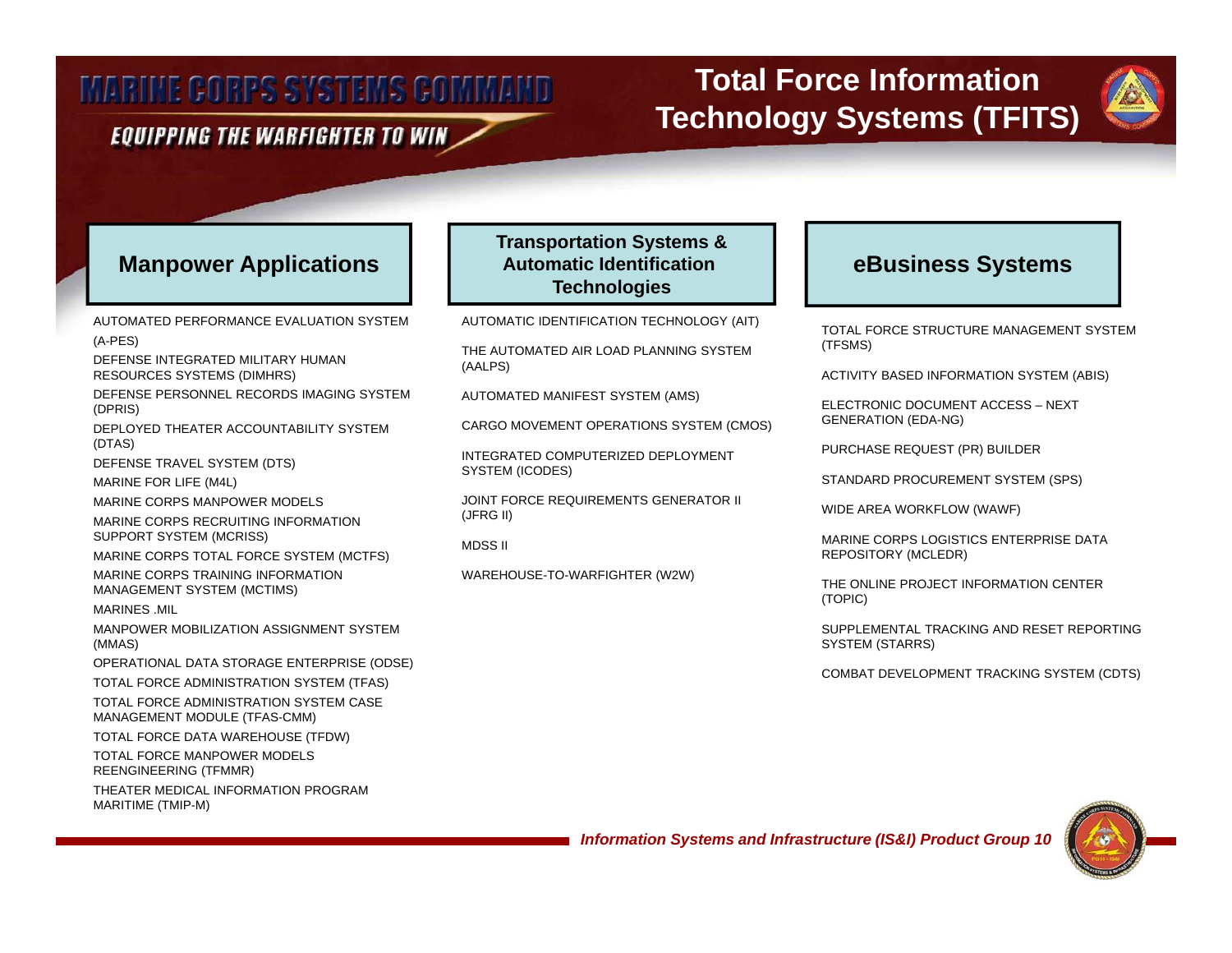#### EQUIPPING THE WARFIGHTER TO WIN

### **Marine Corps Enterprise IT Services (MCEITS)**



### **Tactical CollaborativeWorkSuite**

•Enterprise Architecture collaboration and C2 support to Tactical Warfighter

•Standardized Webenabled deployable information management suites

### **C4 Amphib**

•Interim Refresh of current USMC embarked IT Systems in US Navy L-Class Ship

•Provides the facilities, Provides hardware, and software infrastructure to host Marine Corps applications and services

•Enabling collaboration and access to trusted information

•Enable modernization of the Marine Corps IT infrastructure

• Secure environment to access shared enterprise data and services while improving operational flexibility (responsiveness and effectiveness) to operating forces and the supporting establishment

•Extend IT information and services to the USMC tactical and expeditionary users, improving support and battlefield awareness to all Marines worldwide.

#### **Public Key Infrastructure**

•PKI Service to applications and systems

•Personnel and resources (H/W and S/W) to implement specific capabilities and services on the MCEN

### **Strategic Applications**  MCEITS Infrastructure Management

•Manage applications release

 $\bullet$ Technical facilitation of applications and pre/post distribution services

•Enterprise certification and deployment efforts

•Operational support of asset and application management tools

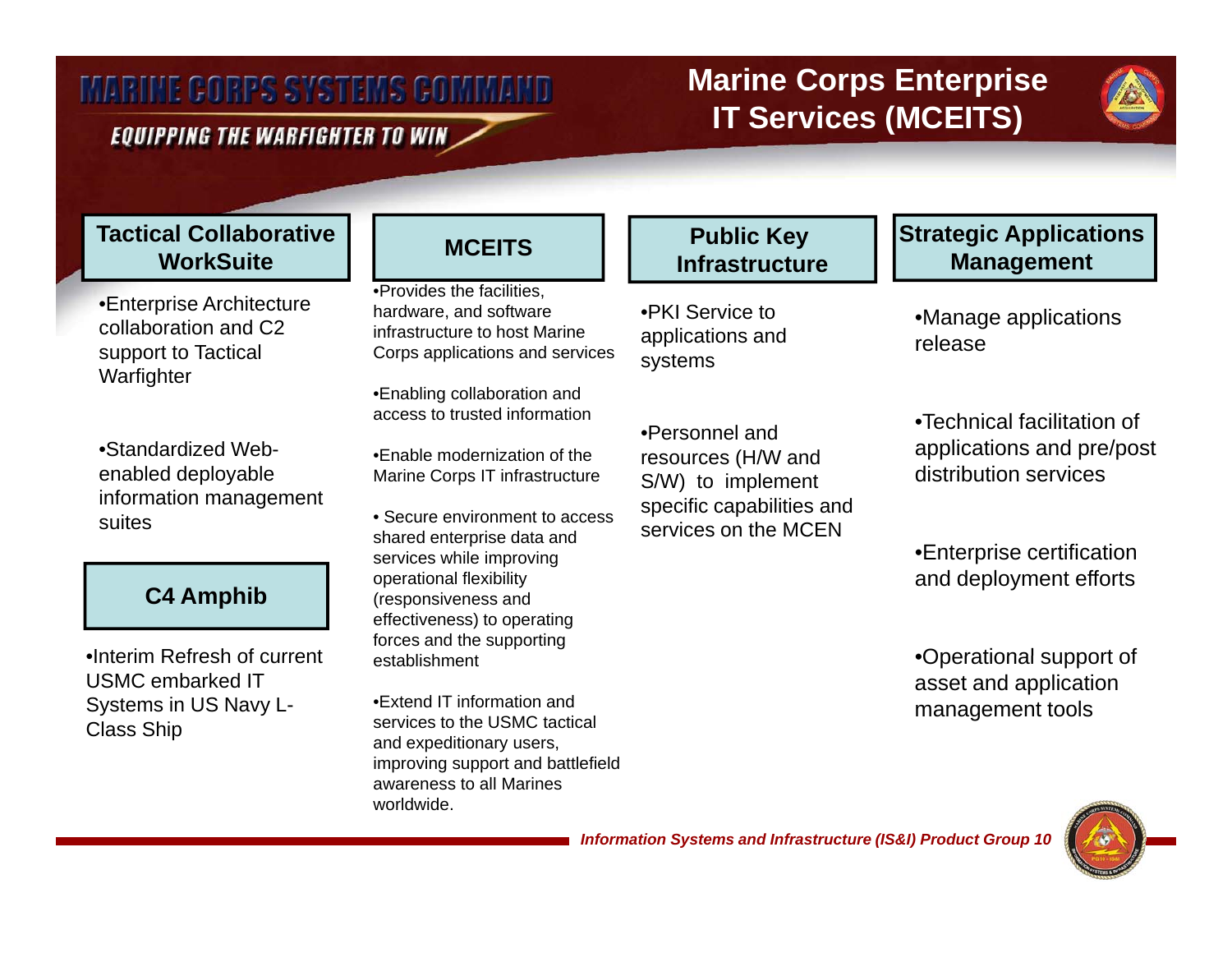**PG 10 FY09 Contract Summary**

**EQUIPPING THE WARFIGHTER TO WIN** 

|                  |                | PG10 - Non-NMCI FY09 Contract Summary       |                |                 |  |  |
|------------------|----------------|---------------------------------------------|----------------|-----------------|--|--|
|                  |                | <b>Software and Services</b>                |                | <b>Hardware</b> |  |  |
| <b>Month</b>     | <b>Actions</b> | <b>Dollars</b>                              | <b>Actions</b> | <b>Dollars</b>  |  |  |
| <b>Totals</b>    | 443            | 257,655,303.47<br>$\boldsymbol{\mathsf{S}}$ | 290            | \$84,303,678.20 |  |  |
| <b>January</b>   | 21             | \$16,856,266.02                             | 15             | \$5,964,059.49  |  |  |
| February         | 34             | \$8,244,909.71                              | 20             | \$3,670,490.24  |  |  |
| <b>March</b>     | 58             | \$80,510,640.89                             | 32             | \$14,326,035.51 |  |  |
| <b>April</b>     | 39             | \$8,719,869.72                              | 24             | \$5,851,567.16  |  |  |
| <b>May</b>       | 47             | \$15,836,312.55                             | 20             | \$4,820,519.87  |  |  |
| June             | 22             | \$15,428,900.48                             | 17             | \$1,719,998.52  |  |  |
| July             | 24             | \$8,211,767.60                              | 19             | \$3,321,620.64  |  |  |
| <b>August</b>    | 46             | \$15,635,380.37                             | 44             | \$21,630,069.84 |  |  |
| <b>September</b> | 99             | \$65,780,671.15                             | 64             | \$10,131,502.40 |  |  |
| <b>October</b>   | 10             | \$101,766.44]                               | 14             | \$4,341,972.19  |  |  |
| November         | 27             | \$11,319,944.89                             | 17             | \$8,177,936.34  |  |  |
| <b>December</b>  | 16             | \$11,008,873.65                             | $\overline{4}$ | \$347,906.00    |  |  |

| <b>Total Actions</b> | <b>Total Dollars</b> |  |  |
|----------------------|----------------------|--|--|
| 733                  | \$341,958,981.67     |  |  |

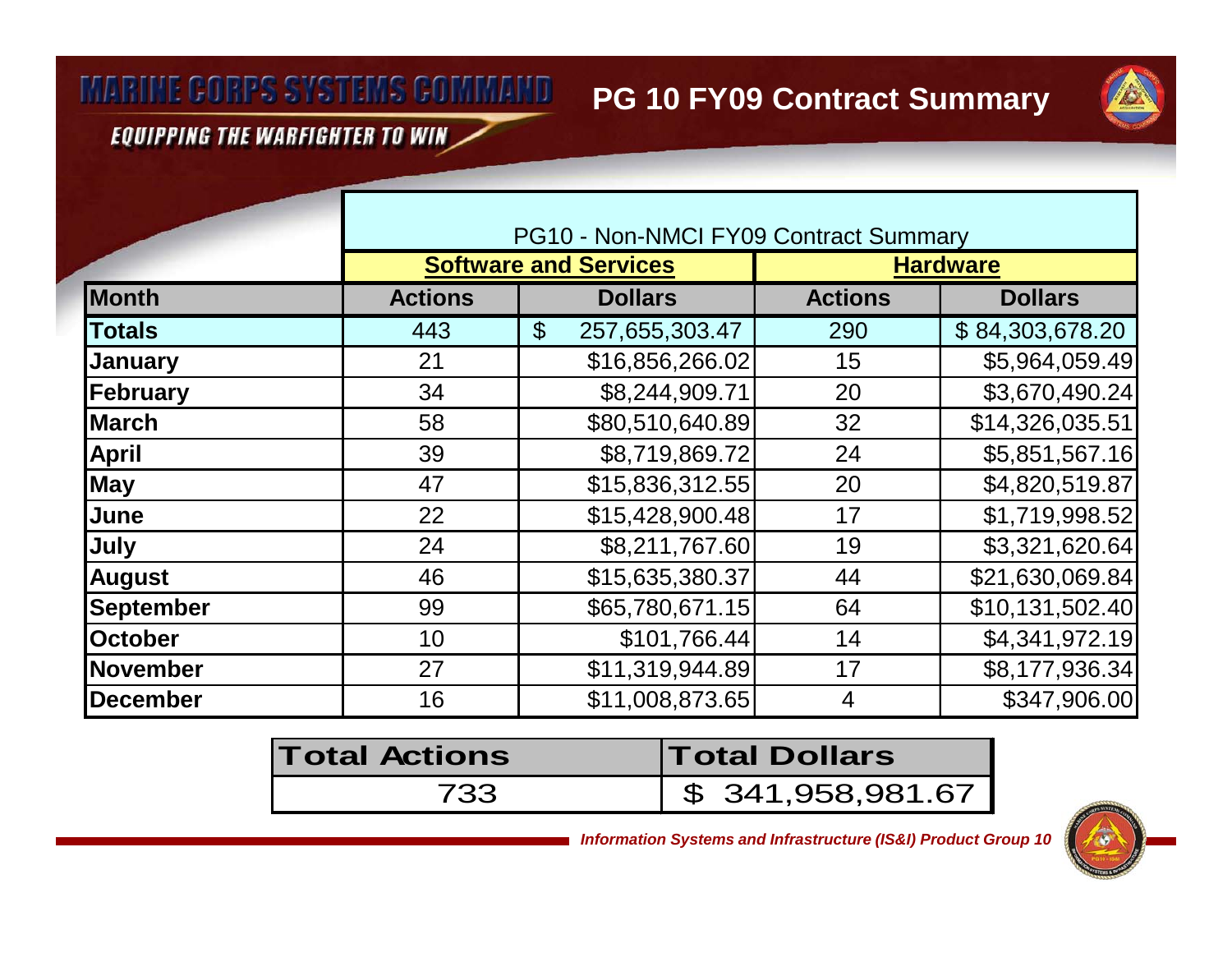## **PG 10 FY10 Contract Summary (through 22 Feb)**



**EQUIPPING THE WARFIGHTER TO WIN** 

|                  | PG10 - Non-NMCI FY10 Contract Summary |                                 |                |                 |  |
|------------------|---------------------------------------|---------------------------------|----------------|-----------------|--|
|                  |                                       | <b>Software and Services</b>    |                | <b>Hardware</b> |  |
| <b>Month</b>     | <b>Actions</b>                        | <b>Dollars</b>                  | <b>Actions</b> | <b>Dollars</b>  |  |
| <b>Totals</b>    | 125                                   | $\mathfrak{L}$<br>66,070,099.84 | 41             | \$19,079,297.98 |  |
| <b>January</b>   | 54                                    | \$21,281,631.59                 | 13             | \$14,168,768.43 |  |
| February         | 12                                    | \$1,379,438.07                  | 3              | \$268,183.13    |  |
| <b>March</b>     |                                       |                                 |                |                 |  |
| <b>April</b>     |                                       |                                 |                |                 |  |
| <b>May</b>       |                                       |                                 |                |                 |  |
| June             |                                       |                                 |                |                 |  |
| July             |                                       |                                 |                |                 |  |
| <b>August</b>    |                                       |                                 |                |                 |  |
| <b>September</b> |                                       |                                 |                |                 |  |
| <b>October</b>   | 11                                    | \$25,818,321.36                 | 11             | \$2,204,759.46  |  |
| November         | 18                                    | \$1,853,056.03                  | 5              | \$1,147,732.00  |  |
| <b>December</b>  | 30                                    | \$15,737,652.79                 | 9              | \$1,289,854.96  |  |

| <b>Total Actions</b> | <b>Total Dollars</b>        |  |  |
|----------------------|-----------------------------|--|--|
| 166                  | $\frac{1}{5}$ 85,149,397.82 |  |  |

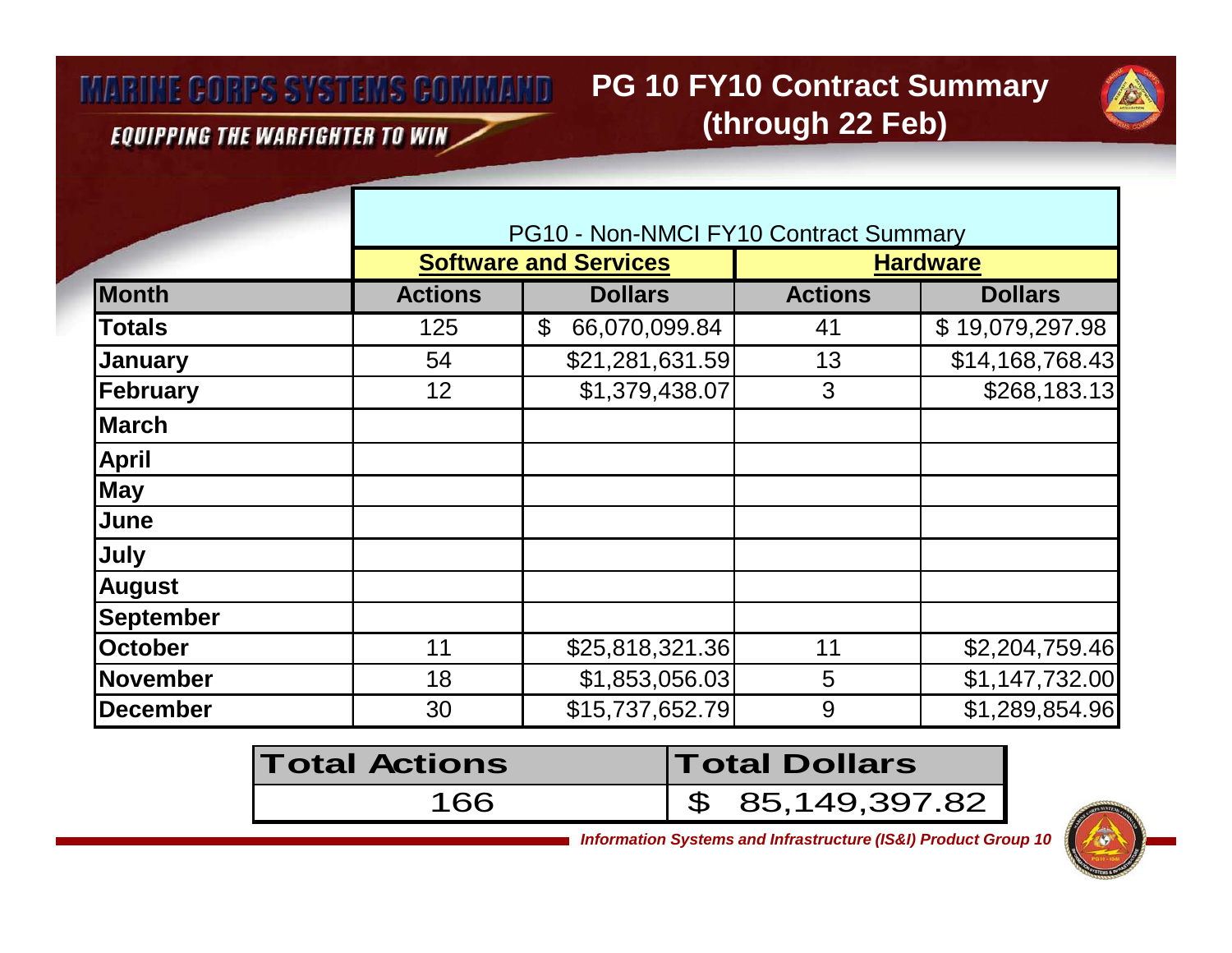EQUIPPING THE WARFIGHTER TO WIN

 Marine Corps System Command unclassified Total Force Structure Management System (TFSMS)

- –Systems Integrator Pre-Solicitation Conference (Industry Day)
- 16 March 2010

•

- –Overview of the TFSMS program and to inform industry of program requirements.
- The Statement of Objectives (SOO) (DRAFT) and other Program information will be posted no later than (NLT) 1 March 2010 to the TFSMS documentation library located at http://www.mceits.usmc.mil/service/TFSMSLibrary/index.htm.
- • Marine Corps Systems Command and Program Executive Officer, Land Systems
	- Advanced Planning Briefing to Industry (APBI)
	- 5-7 April 2010
	- –Theme: "Equipping and Sustaining the Nation's Expeditionary 'Force of Choice'"

\* These announcements are not a contract, request for proposal, a promise to contract, or a commitment of any kind on the part of the Government. Marine Corps Systems Command will not assume liability for costs incurred by an attendee or for travel expenses or marketing efforts; therefore, attendee cost in response to this notice is not considered an allowable direct charge to the Government.

**Upcoming Events\***

12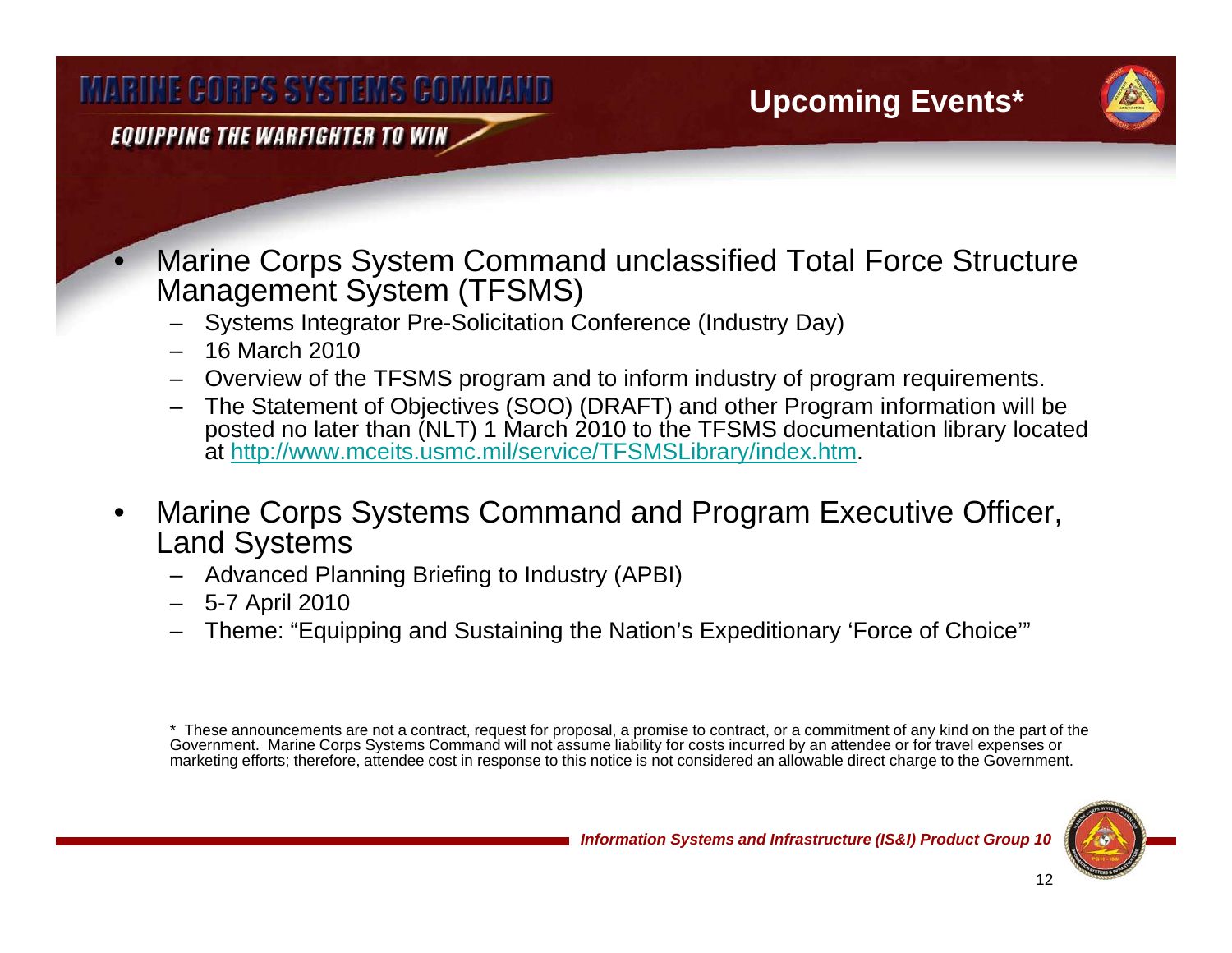EQUIPPING THE WARFIGHTER TO WIN

**Questions**